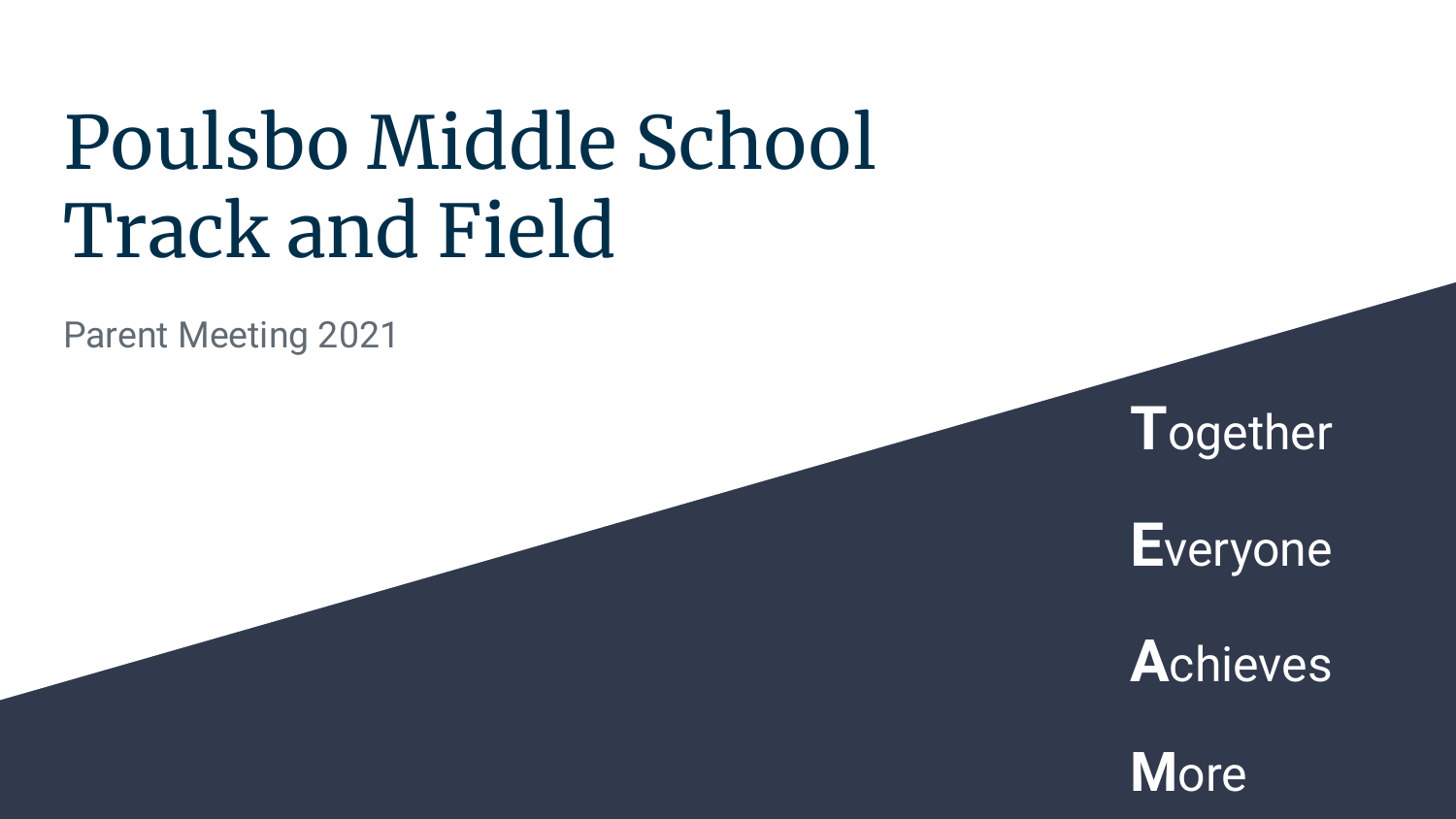## Coaches

Contact: awestby@nkschools.org **Alisha Westby:** Head Girls- Sprints, Conditioning, Relays

**\_\_\_\_\_\_\_\_\_\_\_\_\_\_\_**Head Boys-

**Hollie Anderson:** Assistant- High Jump, Long Jump

**Dustin Haydock:** Assistant- Distance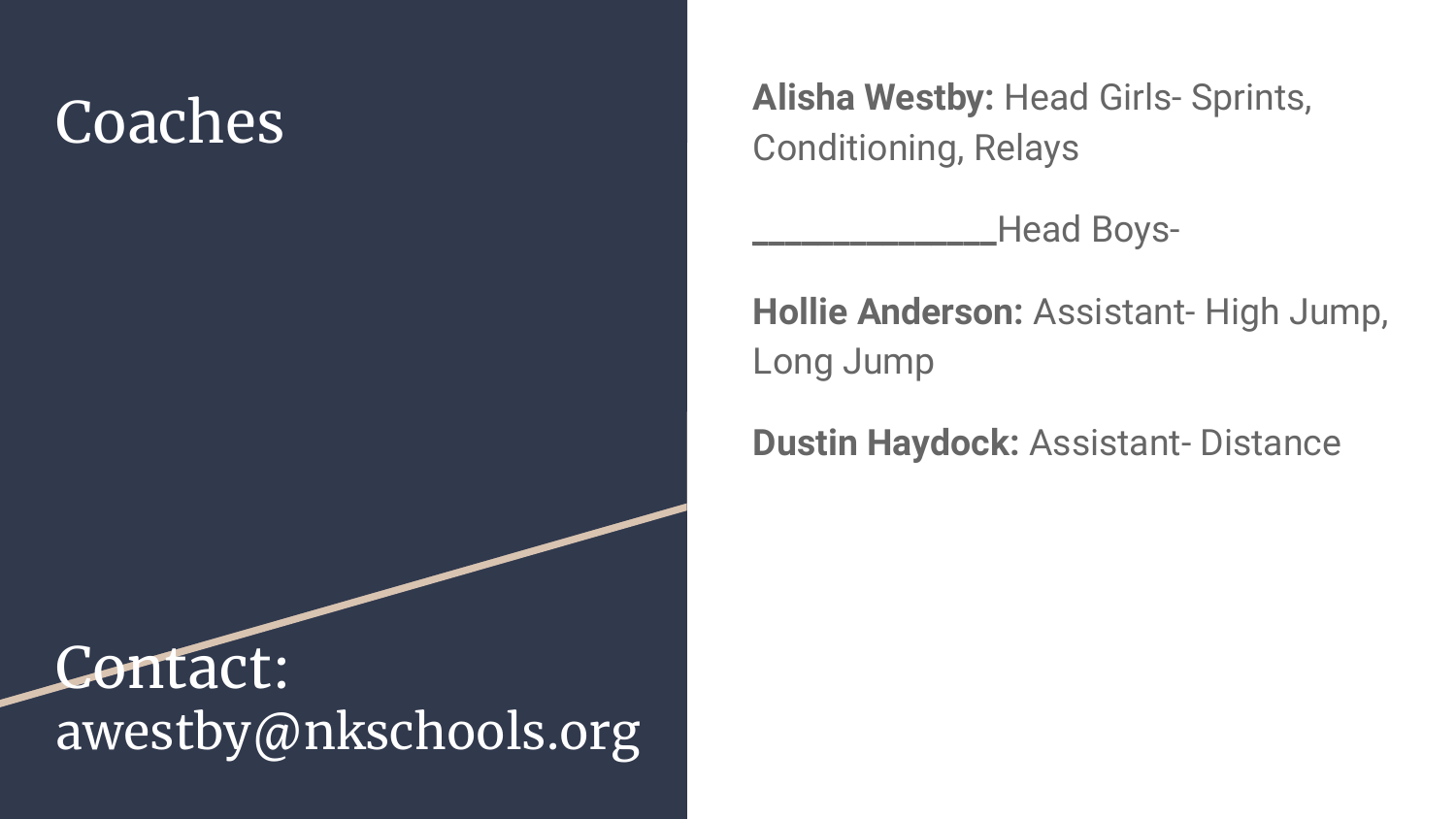Eligibility **Cleared by Office** 

- 8 practices before 1st meet

- Must be passing all classes during each grade check.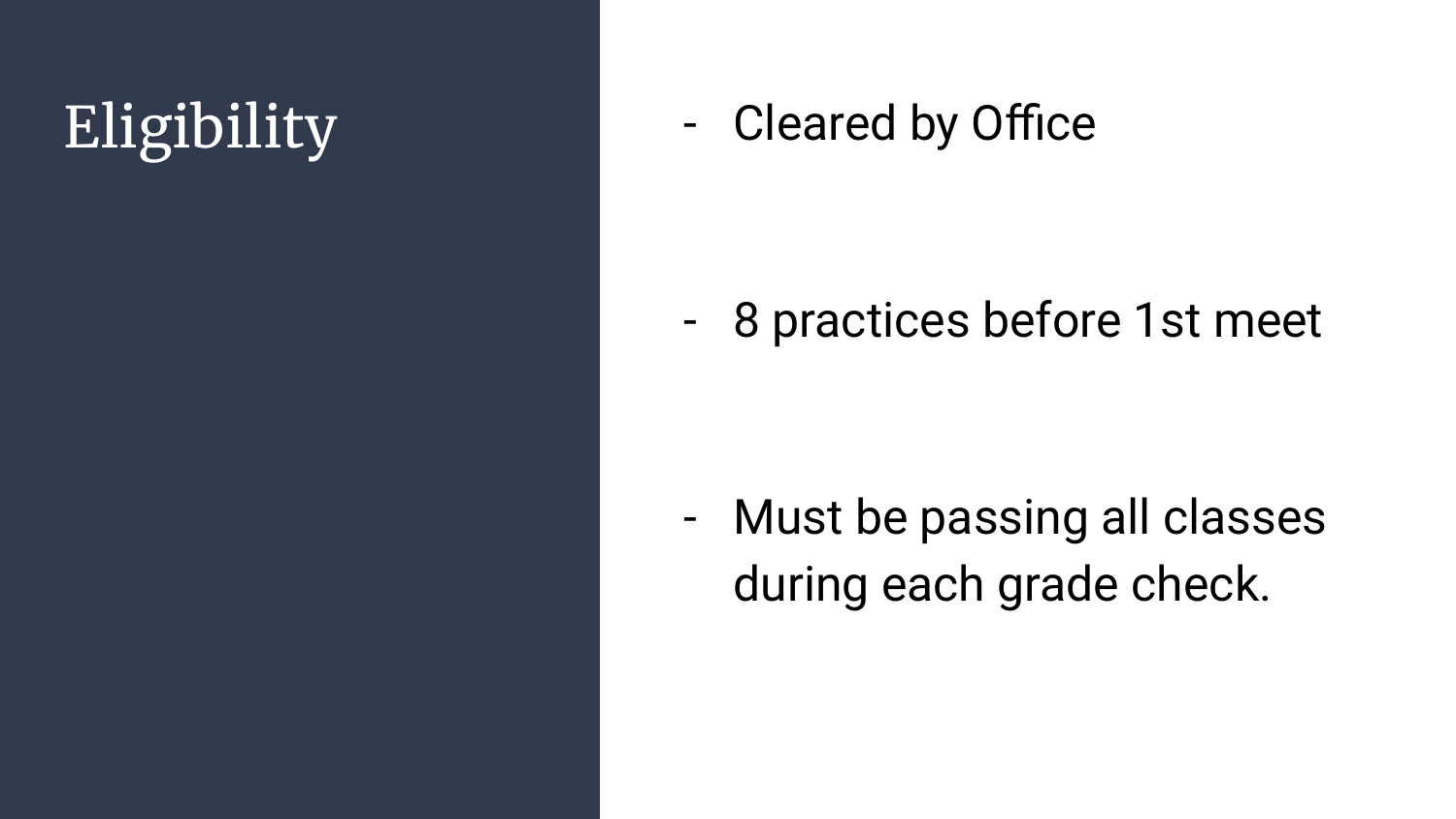We want everyone to compete in each meet! However, athletes who miss practice (whether excused or not) may not be able to participate at the next meet. To be a part of the TEAM you must attend practice.

## Practice Everyday

Everyday

Everyday

2:40-4:30

Everyday

Everyday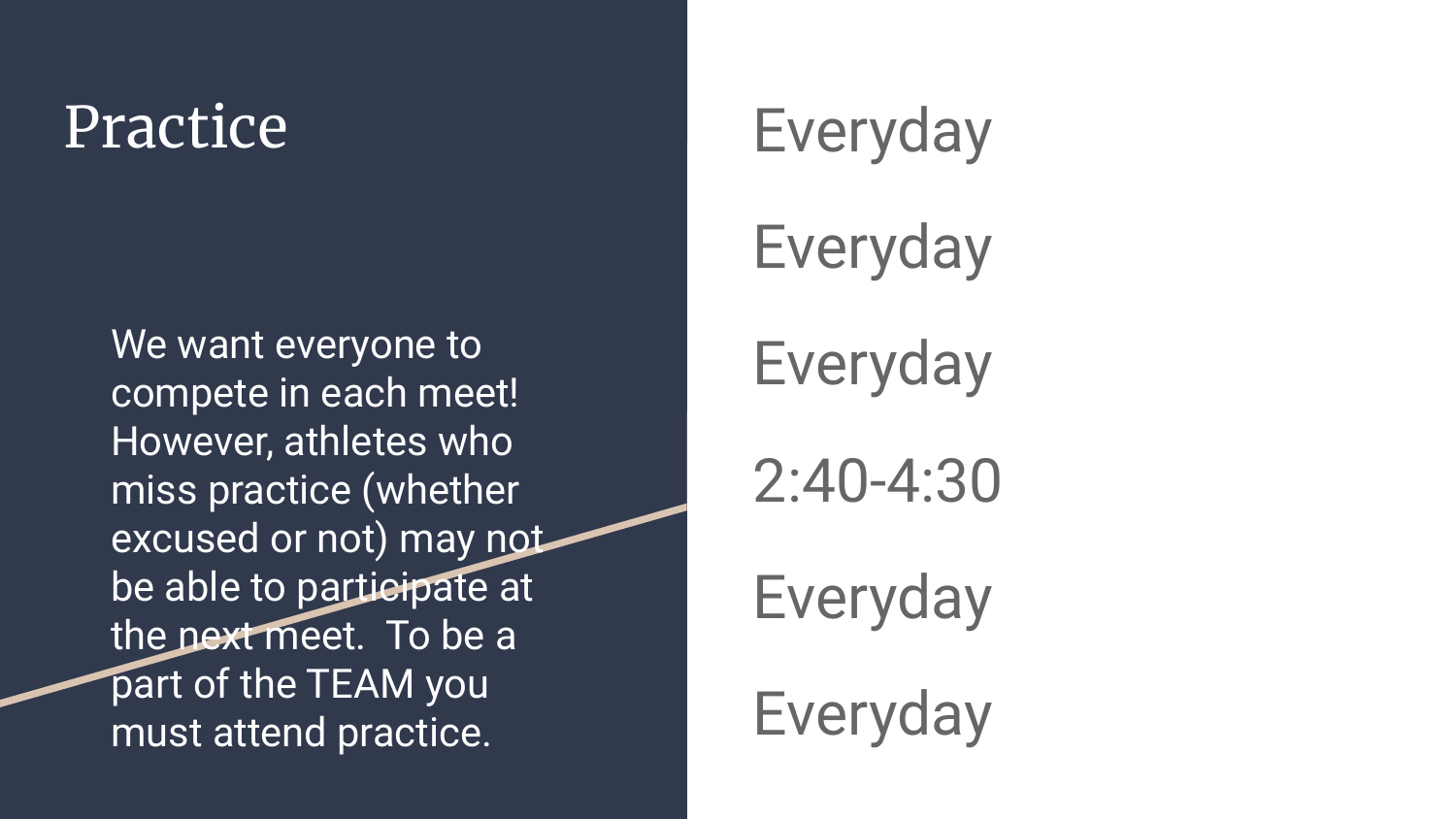## Practice Agenda

**Team Warm-up**

**Dynamic Drills/Dynamic Stretching**

**M/W/F - Event Days**

Rotation 1: Choose One Station (Hurdles, Shot/Disc, Long Jump, Relays/Plyos)

Rotation 2: Choose One Station (Javelin, Long Jump, Blocks/Relays, High Jump,)

**T/Th- Workout Days: Sprints, Distance, Throwers**

**Team Cooldown/Static Stretching**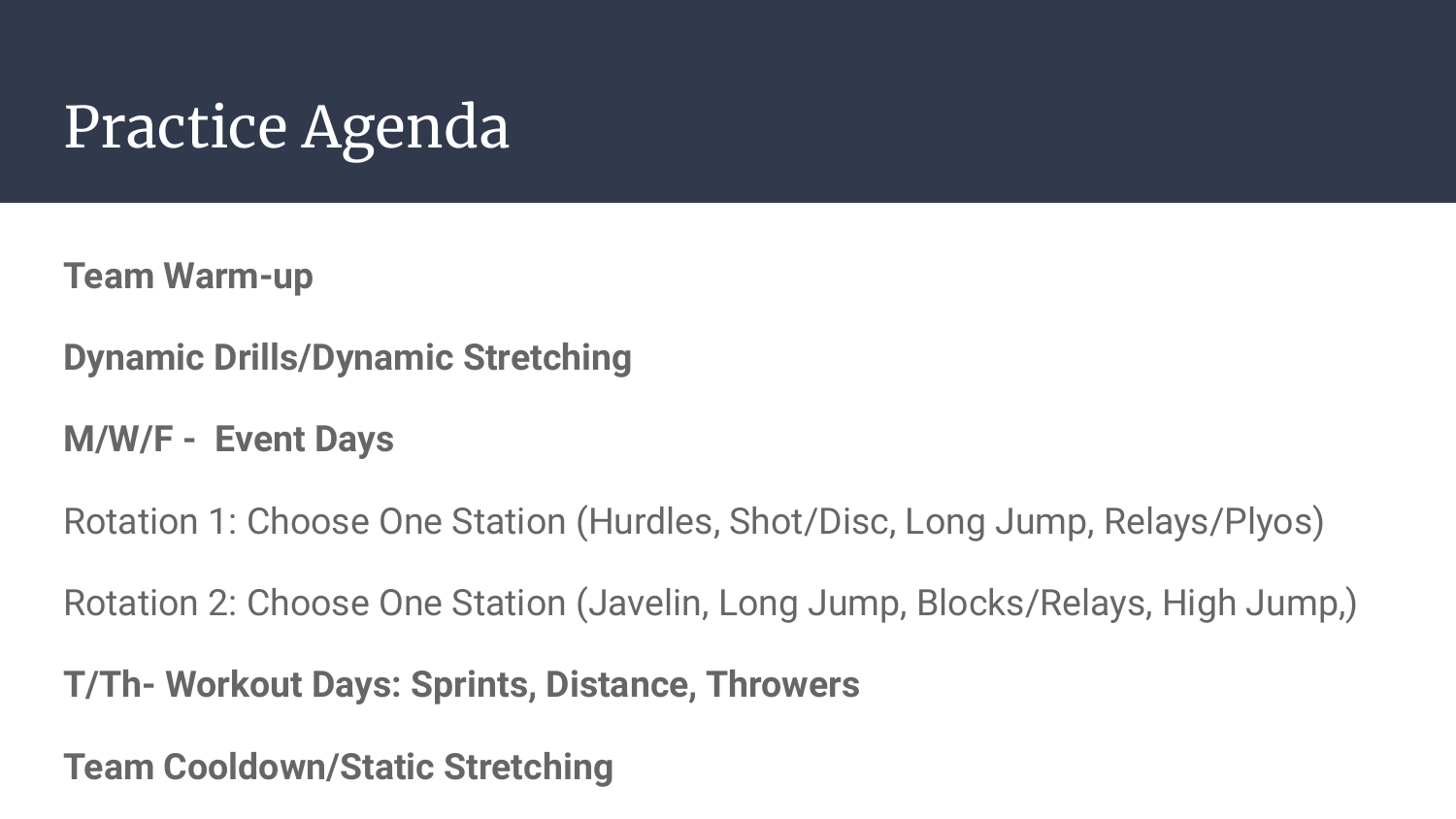

#### **Practices:**

#### **Meets:**

Athletes should wear proper running/workout gear to all practices. Running shoes are needed. Spikes are not needed.

### \*\*BRING A WATER BOTTLE

School issued singlet

Athletes may wear their own black running shorts or school issued shorts.

\*\*\*WATER BOTTLE AND SNACK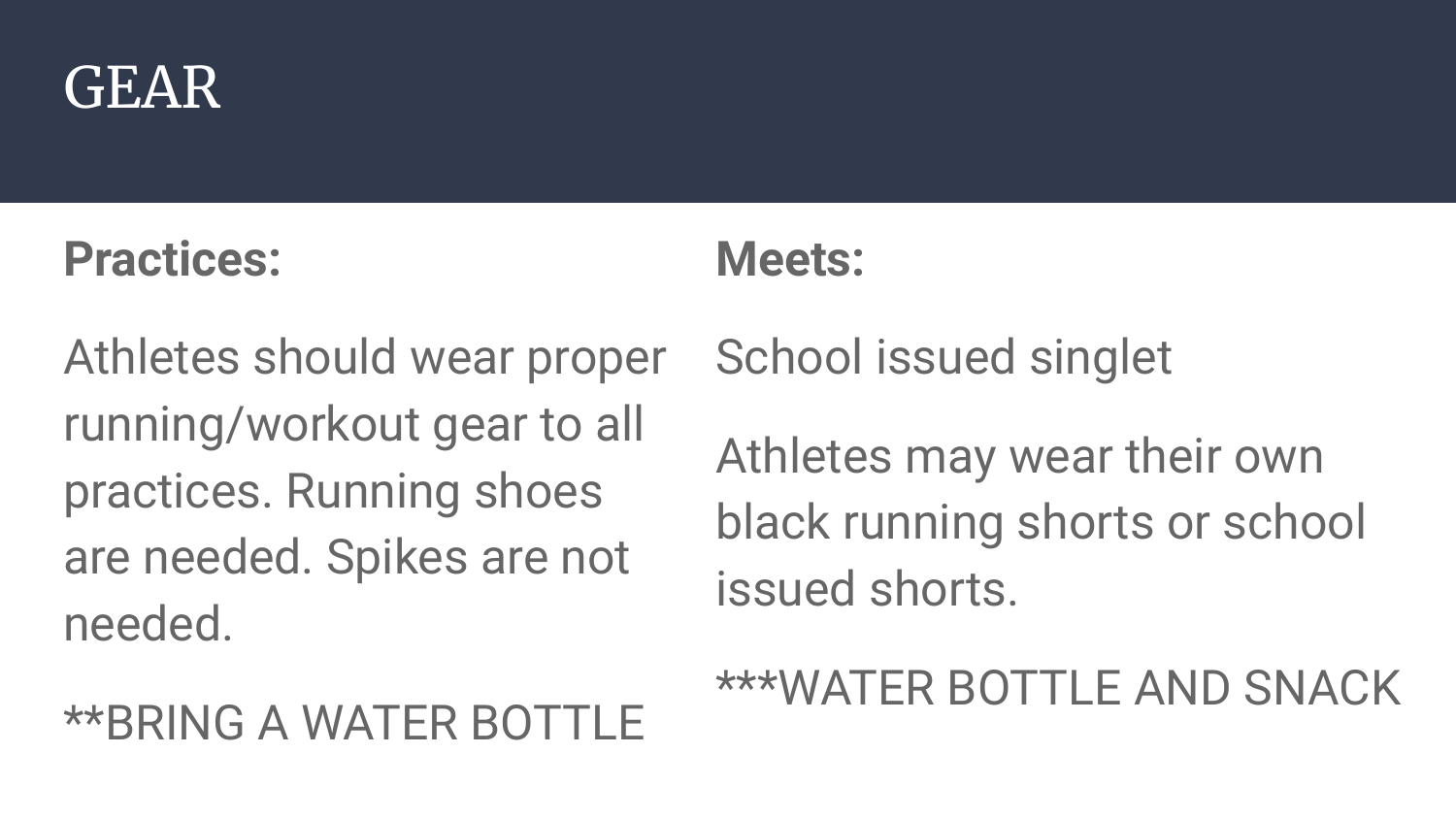### Events

6th/7th/8th graders may participate in up to 4 events.

100 meters 200 meters 400 meters 800 meters 4x100 relay 4x200 relay 4x400 relay 75 meter hurdles 200m low hurdles

Lung Jump High Jump Javelin Shot **Discuss**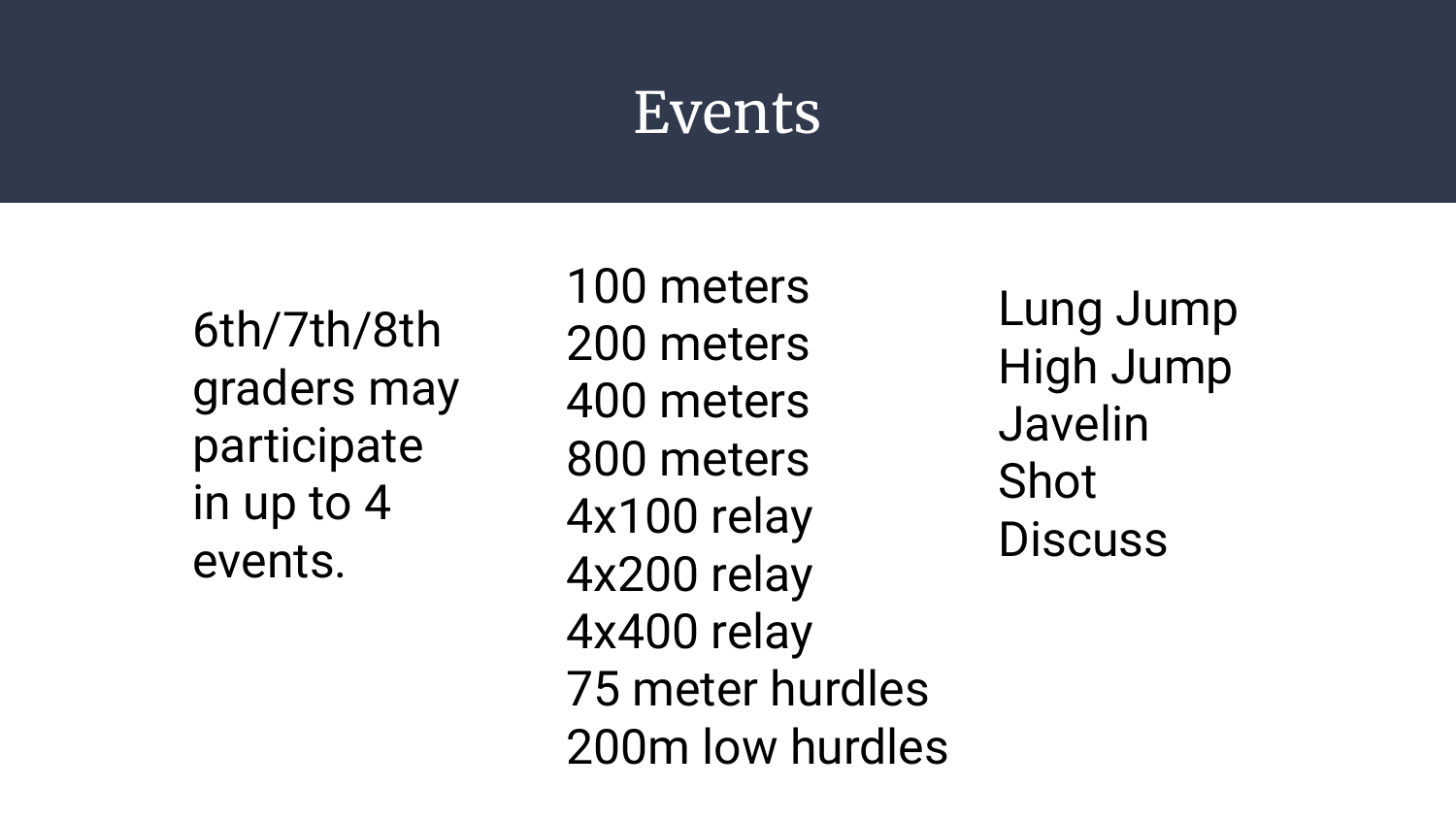## **Meets**

\*It is encouraged and expected that all athletes stay for the entire meet.

**Wed Sept 22: Central Kitsap @Poulsbo**

**Wed Sept 29: Poulsbo @ Klahowya**

**Wed Oct 6: Kingston @ Poulsbo**

**Wed Oct 13: Poulsbo/WW @ Fairview**

**Tue Oct 19: "Futurist" Meet @ KSS**

**Wed Oct 20: WSMSL Championships @ Cutis HS**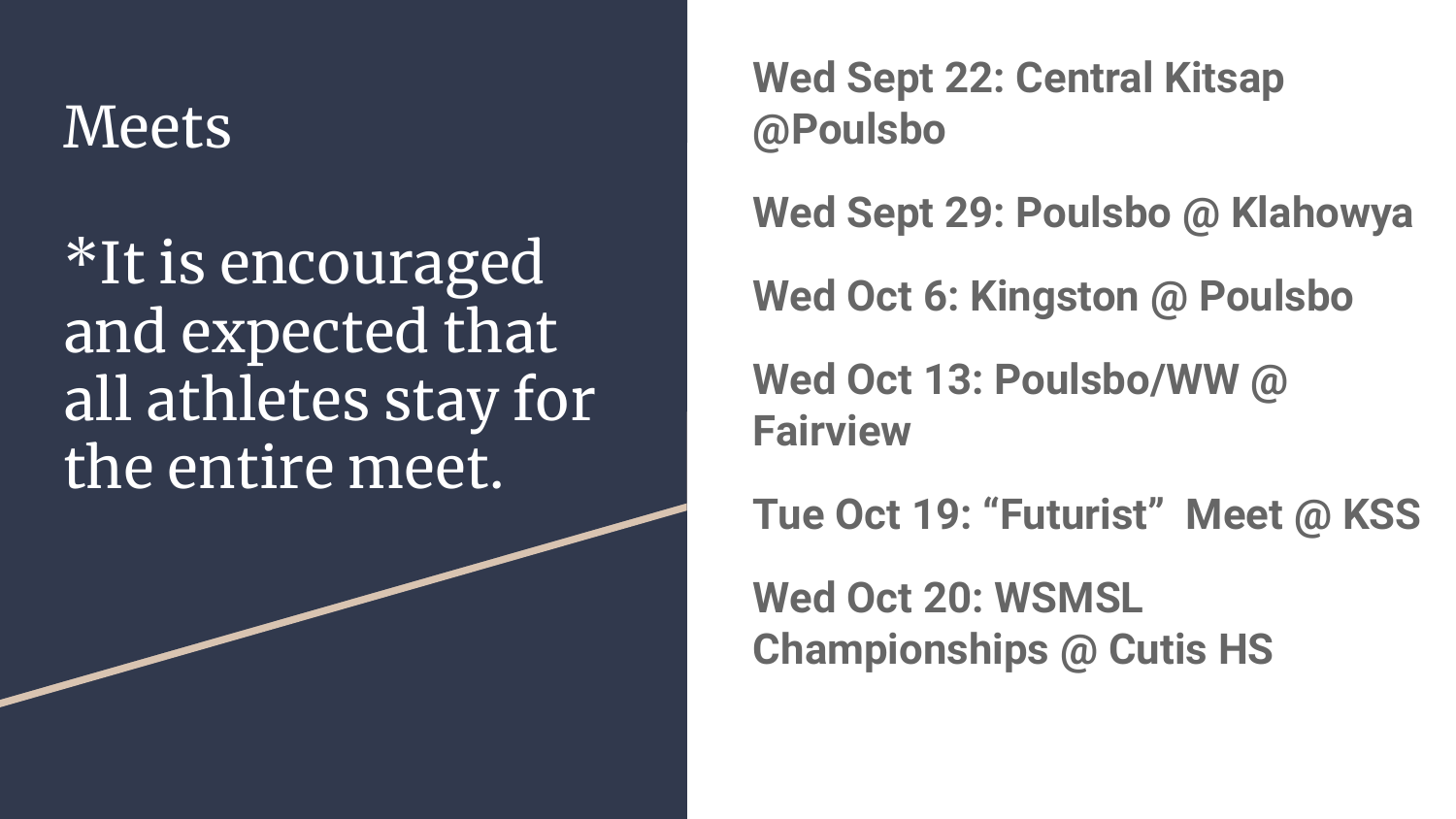## Meet Transportation

- Students will ride with the TEAM to the meet.
- Parents may transport students home at the end of the meet. You must check out with a coach first.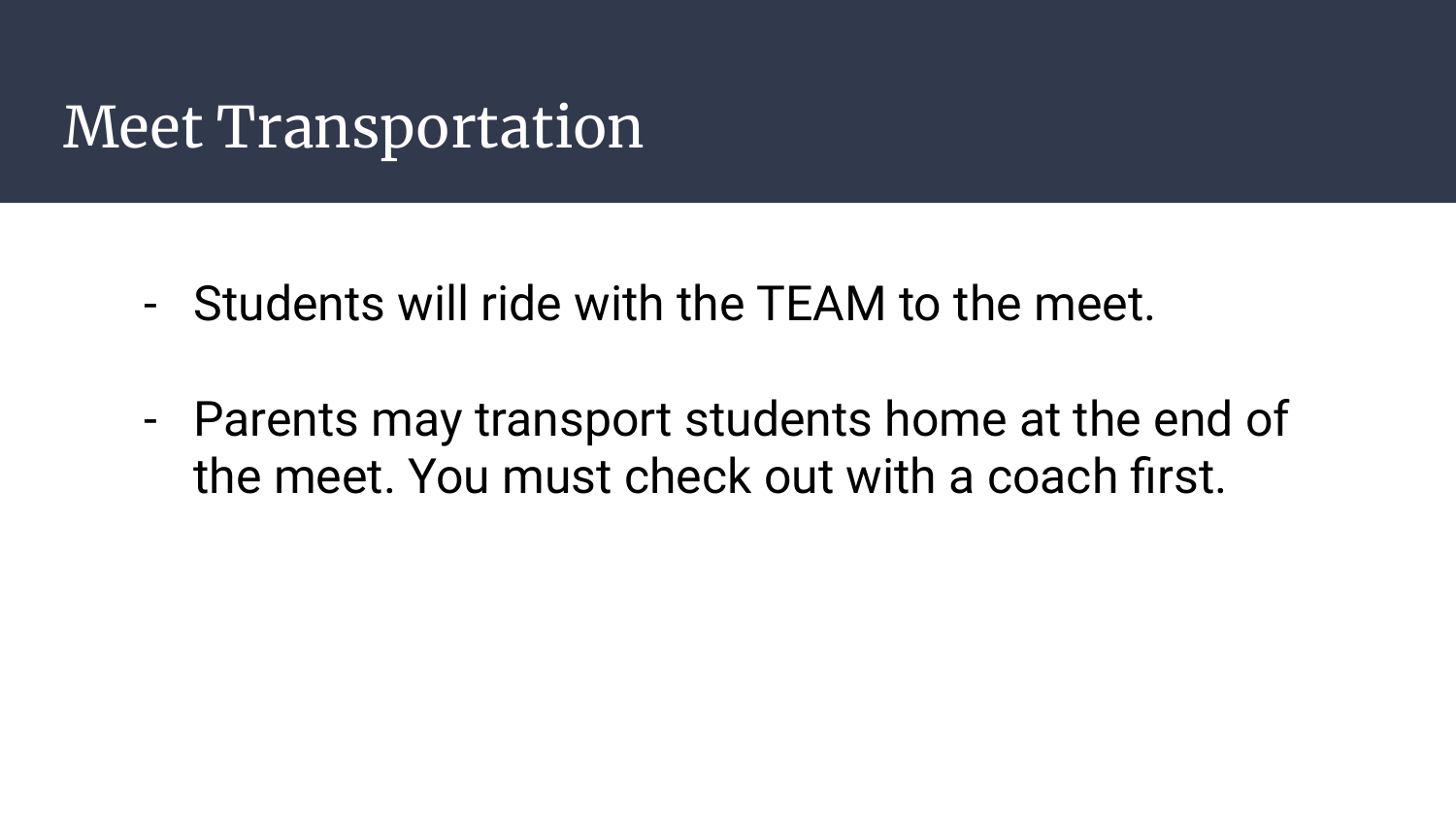## Volunteers NEEDED

- September 22nd
- October 6th High Jump (2), Long Jump (2) Shot (2), Disc (2), Javelin (2), Back-up Timers (3)